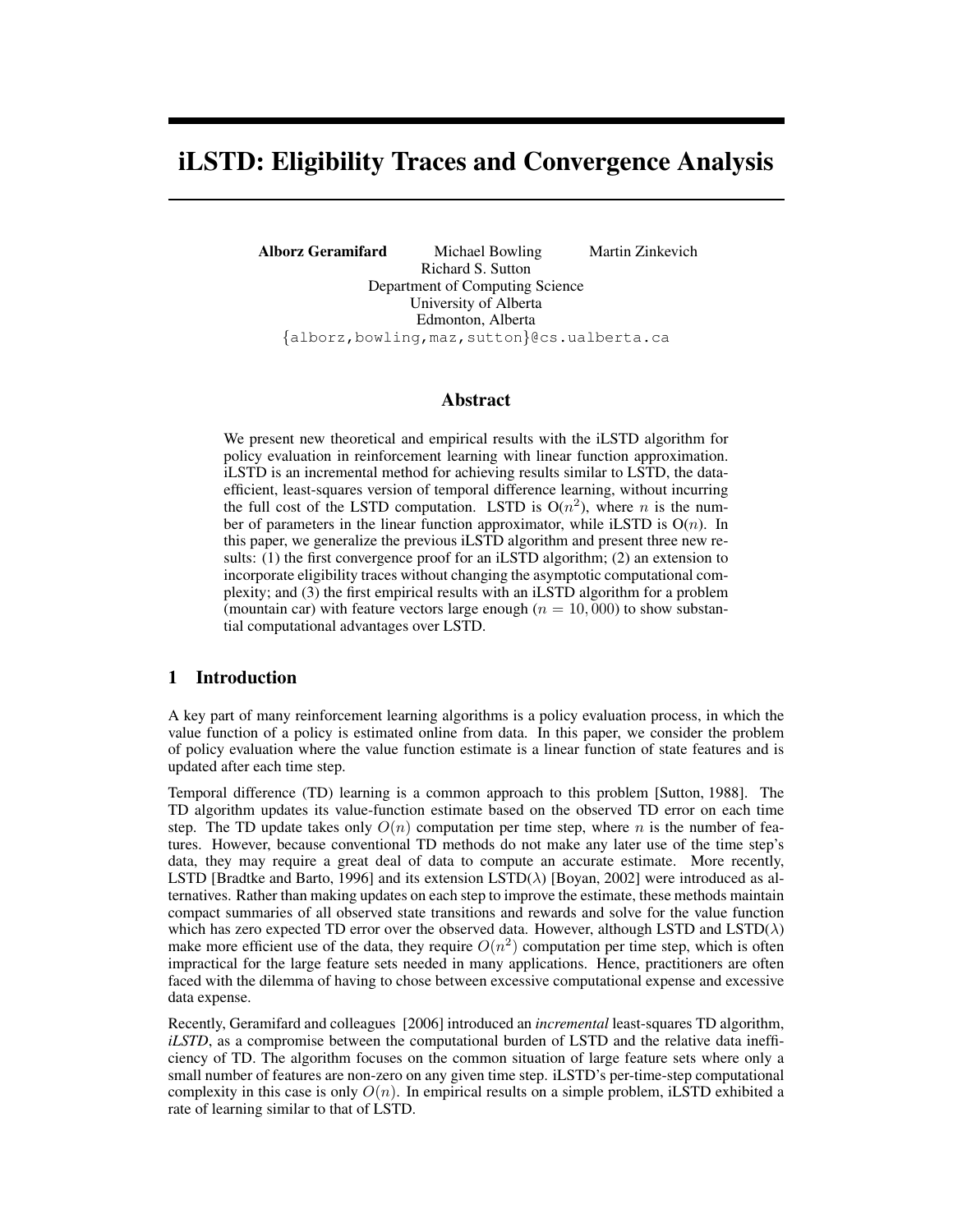In this paper, we substantially extend the iLSTD algorithm, generalizing it in two key ways. First, we include the use of eligibility traces, defining iLSTD( $\lambda$ ) consistent with the family of TD( $\lambda$ ) and  $\text{LSTD}(\lambda)$  algorithms. We show that, under the iLSTD assumptions, the per-time-step computational complexity of this algorithm remains linear in the number of features. Second, we generalize the feature selection mechanism. We prove that for a general class of selection mechanisms, iLSTD( $\lambda$ ) converges to the same solution as  $TD(\lambda)$  and  $LSTD(\lambda)$ , for all  $0 \leq \lambda \leq 1$ .

#### 2 Background

Reinforcement learning is an approach to finding optimal policies in sequential decision making problems with an unknown environment [*e.g.*, see Sutton and Barto, 1998]. We focus on the class of environments known as Markov decision processes (MDPs). An MDP is a tuple,  $(S, A, \mathcal{P}_{ss'}^a, \mathcal{R}_{ss'}^a, \gamma)$ , where S is a set of states, A is a set of actions,  $\mathcal{P}_{ss'}^a$  is the probability of reaching state s' after taking action a in state s, and  $\mathcal{R}^a_{ss'}$  is the reward received when that transition occurs, and  $\gamma \in [0, 1]$  is a discount rate parameter. A trajectory of experience is a sequence  $s_0, a_0, r_1, s_1, a_1, r_2, s_2, \ldots$ , where the agent in  $s_1$  takes action  $a_1$  and receives reward  $r_2$  while transitioning to  $s_2$  before taking  $a_2$ , *etc.* 

Given a policy, one often wants to estimate the policy's state-value function, or expected sum of discounted future rewards:

$$
V^{\pi}(s) = E\left[\sum_{t=1}^{\infty} \gamma^{t-1} r_t \middle| s_0 = s, \pi \right].
$$

In particular, we are interested in approximating  $V^{\pi}$  using a linear function approximator. Let  $\phi : \mathcal{S} \to \mathbb{R}^n$ , be some features of the state space. Linear value functions are of the form

$$
V_{\boldsymbol{\theta}}(s) = \boldsymbol{\phi}(s)^T \boldsymbol{\theta},
$$

where  $\theta \in \mathbb{R}^n$  are the parameters of the value function. In this work we will exclusively consider *sparse feature representations*: for all states s the number of non-zero features in  $\phi(s)$  is no more than  $k \ll n$ . Sparse feature representations are quite common as a generic approach to handling non-linearity [e.g., Stone et al., 2005].<sup>1</sup>

#### 2.1 Temporal Difference Learning

 $TD(\lambda)$  is the traditional approach to policy evaluation [see Sutton and Barto, 1998]. It is based on the computation of a  $\lambda$ -return,  $R_t^{\lambda}(V)$ , at each time step:

$$
R_t^{\lambda}(V) = (1 - \lambda) \sum_{k=1}^{\infty} \lambda^{k-1} \left( \gamma^k V(s_{t+k}) + \sum_{i=1}^k \gamma^{i-1} r_{t+i} \right).
$$

Note that the  $\lambda$ -return is a weighted sum of k-step returns, each of which looks ahead k steps summing the discounted rewards as well as the estimated value of the resulting state. The λ-return forms the basis of the update to the value function parameters:

$$
\boldsymbol{\theta}_{t+1} = \boldsymbol{\theta}_t + \alpha_t \boldsymbol{\phi}(s_t) \left( R_t(V_{\boldsymbol{\theta}_t}) - V_{\boldsymbol{\theta}_t}(s_t) \right),
$$

where  $\alpha_t$  is the learning rate. This "forward view" requires a complete trajectory to compute the λ-return and update the parameters. The "backward view" is a more efficient implementation that depends only on one-step returns and an eligibility trace vector:

$$
\begin{array}{rcl}\n\boldsymbol{\theta}_{t+1} & = & \boldsymbol{\theta}_t + \alpha_t \mathbf{u}_t(\boldsymbol{\theta}_t) \\
\mathbf{u}_t(\boldsymbol{\theta}) & = & \mathbf{z}_t \left( r_{t+1} + \gamma V_{\boldsymbol{\theta}}(s_{t+1}) - V_{\boldsymbol{\theta}}(s_t) \right) \\
\mathbf{z}_t & = & \lambda \gamma \mathbf{z}_{t+1} + \boldsymbol{\phi}(s_t),\n\end{array}
$$

where  $z_t$  is the eligibility trace and  $u_t(\theta)$  is the TD update. Notice that TD( $\lambda$ ) requires only a constant number of vector operations and so is  $O(n)$  per time step. In the special case where  $\lambda = 0$ and the feature representation is sparse, this complexity can be reduced to  $O(k)$ . In addition, TD( $\lambda$ ) is guaranteed to converge [Tsitsiklis and Van Roy, 1997].

<sup>&</sup>lt;sup>1</sup>Throughout this paper we will use non-bolded symbols to refer to scalars (*e.g.*,  $\gamma$  and  $\alpha_t$ ), bold-faced lower-case symbols to refer to vectors (*e.g.*,  $\theta$  and  $\mathbf{b}_t$ ), and bold-faced upper-case symbols for matrices (*e.g.*,  $\mathbf{A}_t$ ).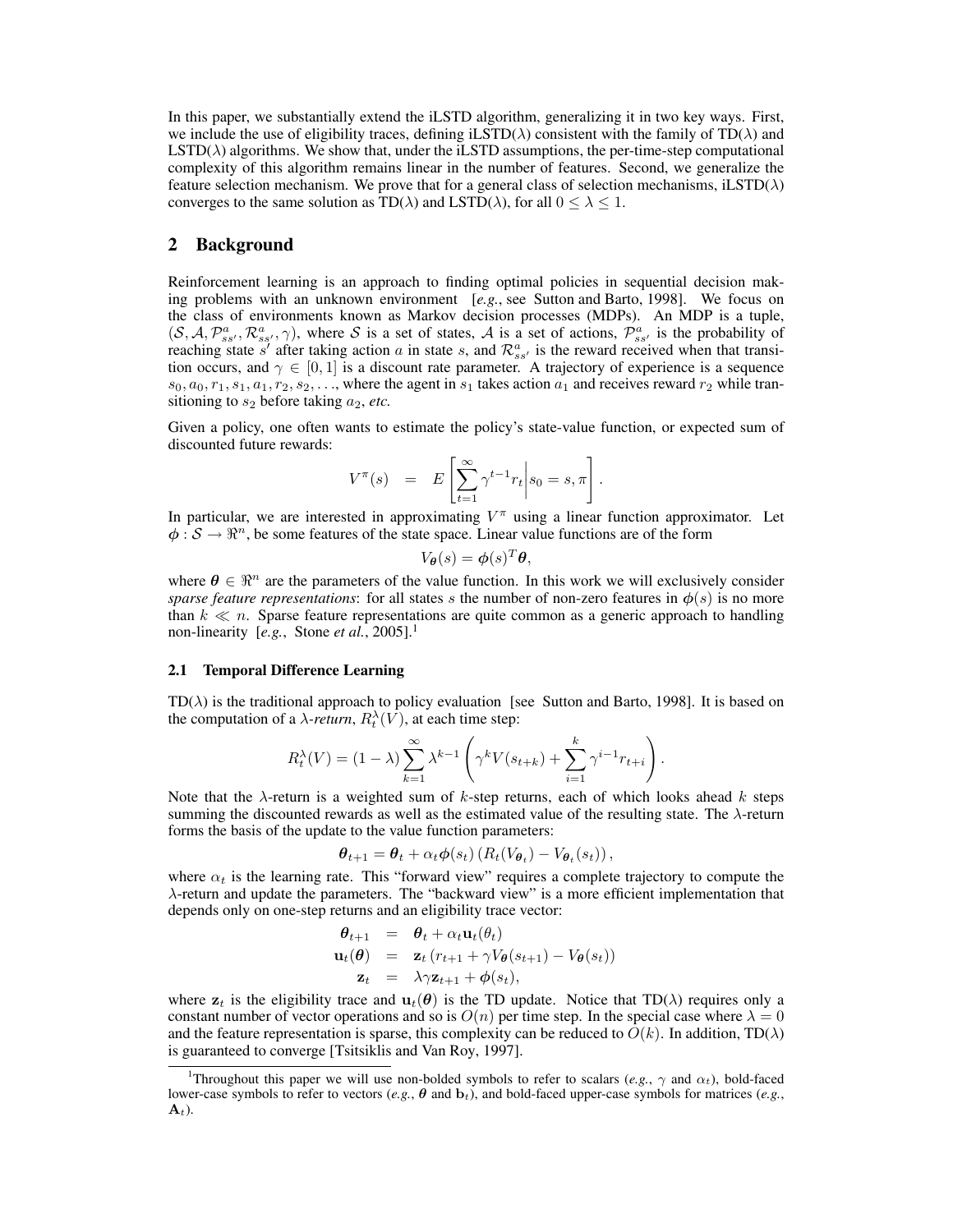#### 2.2 Least-Squares TD

Least-squares TD (LSTD) was first introduced by Bradtke and Barto [1996] and later extended with  $\lambda$ -returns by Boyan [2002]. LSTD( $\lambda$ ) can be viewed as immediately solving for the value function parameters which would result in the sum of TD updates over the observed trajectory being zero. Let  $\boldsymbol{\mu}_t(\boldsymbol{\theta})$  be the sum of the TD updates through time t. If we let  $\boldsymbol{\phi}_t = \boldsymbol{\phi}(s_t)$  then,

$$
\mu_t(\theta) = \sum_{i=1}^t \mathbf{u}_i(\theta) = \sum_{i=1}^t \mathbf{z}_i (r_{i+1} + \gamma V_{\theta}(s_{i+1}) - V_{\theta}(s_i))
$$
  
\n
$$
= \sum_{i=1}^t \mathbf{z}_i (r_{i+1} + \gamma \phi_{i+1}^T \theta - \phi_i^T \theta)
$$
  
\n
$$
= \sum_{i=1}^t \mathbf{z}_i r_{i+1} - \sum_{i=1}^t \mathbf{z}_i (\phi_i - \gamma \phi_{i+1})^T \theta = \mathbf{b}_t - \mathbf{A}_t \theta.
$$
 (1)

Since we want to choose parameters such that the sum of TD updates is zero, we set Equation 1 to zero and solve for the new parameter vector,

$$
\boldsymbol{\theta}_{t+1} = \mathbf{A}_t^{-1} \mathbf{b}_t.
$$

The online version of  $\text{LSTD}(\lambda)$  incorporates each observed reward and state transition into the b vector and the A matrix and then solves for a new  $\theta$ . Notice that, once b and A are updated, the experience tuple can be forgotten without losing any information. Because A only changes by a small amount on each time step,  $A^{-1}$  can also be maintained incrementally. The computation requirement is  $O(n^2)$  per time step. Like TD( $\lambda$ ), LSTD( $\lambda$ ) is guaranteed to converge [Boyan, 2002].

### 2.3 iLSTD

iLSTD was recently introduced to provide a balance between LSTD's data efficiency and TD's time efficiency for  $\lambda = 0$  when the feature representation is sparse [Geramifard *et al.*, 2006]. The basic idea is to maintain the same A matrix and b vector as LSTD, but to only incrementally solve for  $\theta$ . The update to  $\theta$  requires some care as the sum TD update itself would require  $O(n^2)$ . iLSTD instead updates only single dimensions of  $\theta$ , each of which requires  $O(n)$ . By updating m parameters of  $\theta$ , which is a parameter that can be varied to trade off data and computational efficiency, iLSTD requires  $O(mn + k^2)$  per time step, which is linear in n. The result is that iLSTD can scale to much larger feature spaces than LSTD, while still retaining much of its data efficiency. Although the original formulation of iLSTD had no proof of convergence, it was shown in synthetic domains to perform nearly as well as LSTD with dramatically less computation.

In the remainder of the paper, we describe a generalization, iLSTD( $\lambda$ ), of the original algorithm to handle  $\lambda > 0$ . By also generalizing the mechanism used to select the feature parameters to update, we additionally prove sufficient conditions for convergence.

# 3 The New Algorithm with Eligibility Traces

The iLSTD( $\lambda$ ) algorithm is shown in Algorithm 1. The new algorithm is a generalization of the original iLSTD algorithm in two key ways. First, it uses eligibility traces (z) to handle  $\lambda > 0$ . Line 5 updates z, and lines 5–9 incrementally compute the same  $A_t$ ,  $b_t$ , and  $\mu_t$  as described in Equation 1. Second, the dimension selection mechanism has been relaxed. Any feature selection mechanism can be employed in line 11 to select a dimension of the sum TD update vector  $(\mu)$ .<sup>2</sup> Line 12 will then take a step in that dimension, and line 13 updates the  $\mu$  vector accordingly. The original iLSTD algorithm can be recovered by simply setting  $\lambda$  to zero and selecting features according to the dimension of  $\mu$  with maximal magnitude.

We now examine iLSTD $(\lambda)$ 's computational complexity.

 $2<sup>2</sup>$ The choice of this mechanism will determine the convergence properties of the algorithm, as discussed in the next section.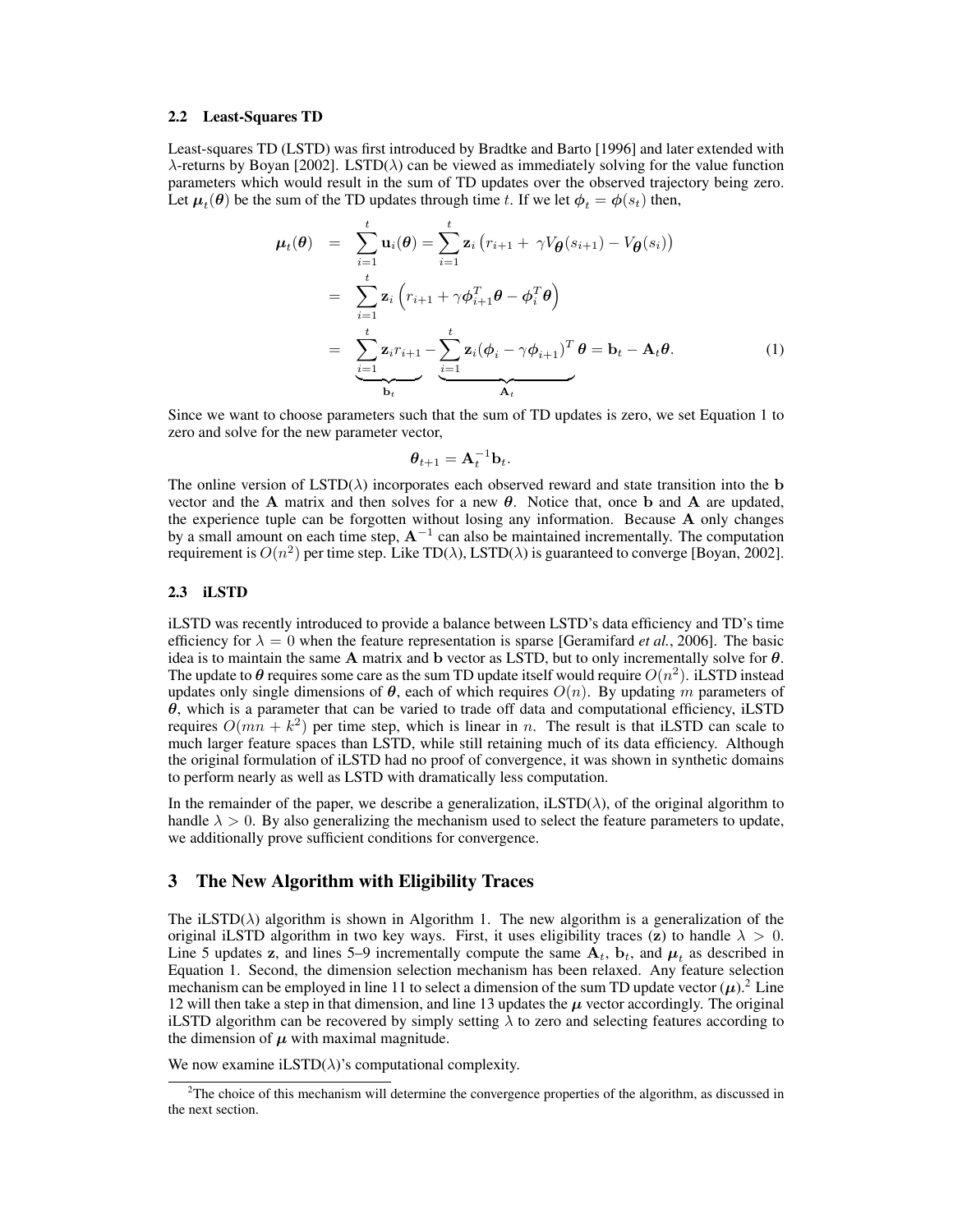| <b>Algorithm 1:</b> iLSTD( $\lambda$ ) |                                                                                                                                                | Complexity |
|----------------------------------------|------------------------------------------------------------------------------------------------------------------------------------------------|------------|
| $\theta$                               | $s \leftarrow s_0, \mathbf{z} \leftarrow \mathbf{0}, \mathbf{A} \leftarrow \mathbf{0}, \boldsymbol{\mu} \leftarrow \mathbf{0}, t \leftarrow 0$ |            |
|                                        | Initialize $\theta$ arbitrarily                                                                                                                |            |
| 2                                      | repeat                                                                                                                                         |            |
| 3                                      | Take action according to $\pi$ and observe r, s'                                                                                               |            |
| $\overline{4}$                         | $t \leftarrow t + 1$                                                                                                                           |            |
| 5                                      | $\mathbf{z} \leftarrow \gamma \lambda \mathbf{z} + \boldsymbol{\phi}(s)$                                                                       | O(n)       |
| 6                                      | $\Delta \mathbf{h} \leftarrow zr$                                                                                                              | O(n)       |
| 7                                      | $\Delta \mathbf{A} \leftarrow \mathbf{z}(\boldsymbol{\phi}(s) - \gamma \boldsymbol{\phi}(s'))^T$                                               | O(kn)      |
| 8                                      | $A \leftarrow A + \Delta A$                                                                                                                    | O(kn)      |
| 9                                      | $\mu \leftarrow \mu + \Delta b - (\Delta A)\theta$                                                                                             | O(kn)      |
| 10                                     | <b>for</b> i from 1 to m $\bf{do}$                                                                                                             |            |
| 11                                     | $j \leftarrow$ choose an index of $\mu$ using some feature selection mechanism                                                                 |            |
| 12                                     | $\theta_j \leftarrow \theta_j + \alpha \mu_j$                                                                                                  | O(1)       |
| 13                                     | $\mu \leftarrow \mu - \alpha \mu_j \mathbf{A} \boldsymbol{e}_j$                                                                                | O(n)       |
| 14                                     | end for                                                                                                                                        |            |
| 15                                     | $s \leftarrow s'$                                                                                                                              |            |
| 16                                     | end repeat                                                                                                                                     |            |

Theorem 1 *Assume that the feature selection mechanism takes* O(n) *computation. If there are n* features and, for any given state s,  $\phi(s)$  has at most k non-zero elements, then the iLSTD( $\lambda$ ) *algorithm requires*  $O((m + k)n)$  *computation per time step.* 

Proof Outside of the inner loop, lines 7–9 are the most computationally expensive steps of iLSTD( $\lambda$ ). Since we assumed that each feature vector has at most k non-zero elements, and the **z** vector can have up to *n* non-zero elements, the  $\mathbf{z} (\phi(s) - \gamma \phi(s'))^T$  matrix (line 7) has at most  $2kn$  non-zero elements. This leads to  $O(nk)$  complexity for the outside of the loop. Inside, the complexity remains unchanged from iLSTD with the most expensive lines being 11 and 13. Because  $\mu$ and **A** do not have any specific structure, the inside loop time<sup>3</sup> is  $O(n)$ . Thus, the final bound for the algorithm's per-time-step computational complexity is  $O((m + k)n)$ .

#### 4 Convergence

We now consider the convergence properties of  $iLSTD(\lambda)$ . Our analysis follows that of Bertsekas and Tsitsiklis [1996] very closely to establish that  $iLSTD(\lambda)$  converges to the same solution that TD( $\lambda$ ) does. However, whereas in their analysis they considered  $C_t$  and  $d_t$  that had expectations that converged quickly, we consider  $C_t$  and  $d_t$  that may converge more slowly, but in value instead of expectation.

In order to establish our result, we consider the theoretical model where for all t,  $\mathbf{y}_t \in \mathbb{R}^n, \mathbf{d}_t \in \mathbb{R}^n$ ,  $\mathbf{R}_t, \mathbf{C}_t \in \mathcal{R}^{n \times n}, \beta_t \in \mathcal{R}$ , and:

$$
\mathbf{y}_{t+1} = \mathbf{y}_t + \beta_t(\mathbf{R}_t)(\mathbf{C}_t \mathbf{y}_t + \mathbf{d}_t). \tag{2}
$$

On every round,  $C_t$  and  $d_t$  are selected first, followed by  $R_t$ . Define  $F_t$  to be the state of the algorithm on round t before  $R_t$  is selected.  $C_t$  and  $d_t$  are sequences of random variables. In order to prove convergence of  $y_t$ , we assume that there is a  $\mathbb{C}^*, \mathbf{d}^*, v, \mu > 0$ , and M such that:

- A1.  $\mathbf{C}^*$  is negative definite,
- A2.  $C_t$  converges to  $C^*$  with probability 1,
- A3.  $d_t$  converges to  $d^*$  with probability 1,
- A4.  $\mathbf{E}[\mathbf{R}_t|F_t] = I$ , and  $\|\mathbf{R}_t\| \leq M$ ,
- A5.  $\lim_{T \to \infty} \sum_{t=1}^{T} \beta_t = \infty$ , and
- A6.  $\beta_t < vt^{-\mu}$ .

<sup>&</sup>lt;sup>3</sup>Note that  $Ae_i$  selects the *i*th column of A and so does not require the usual quadratic time for multiplying a vector by a square matrix.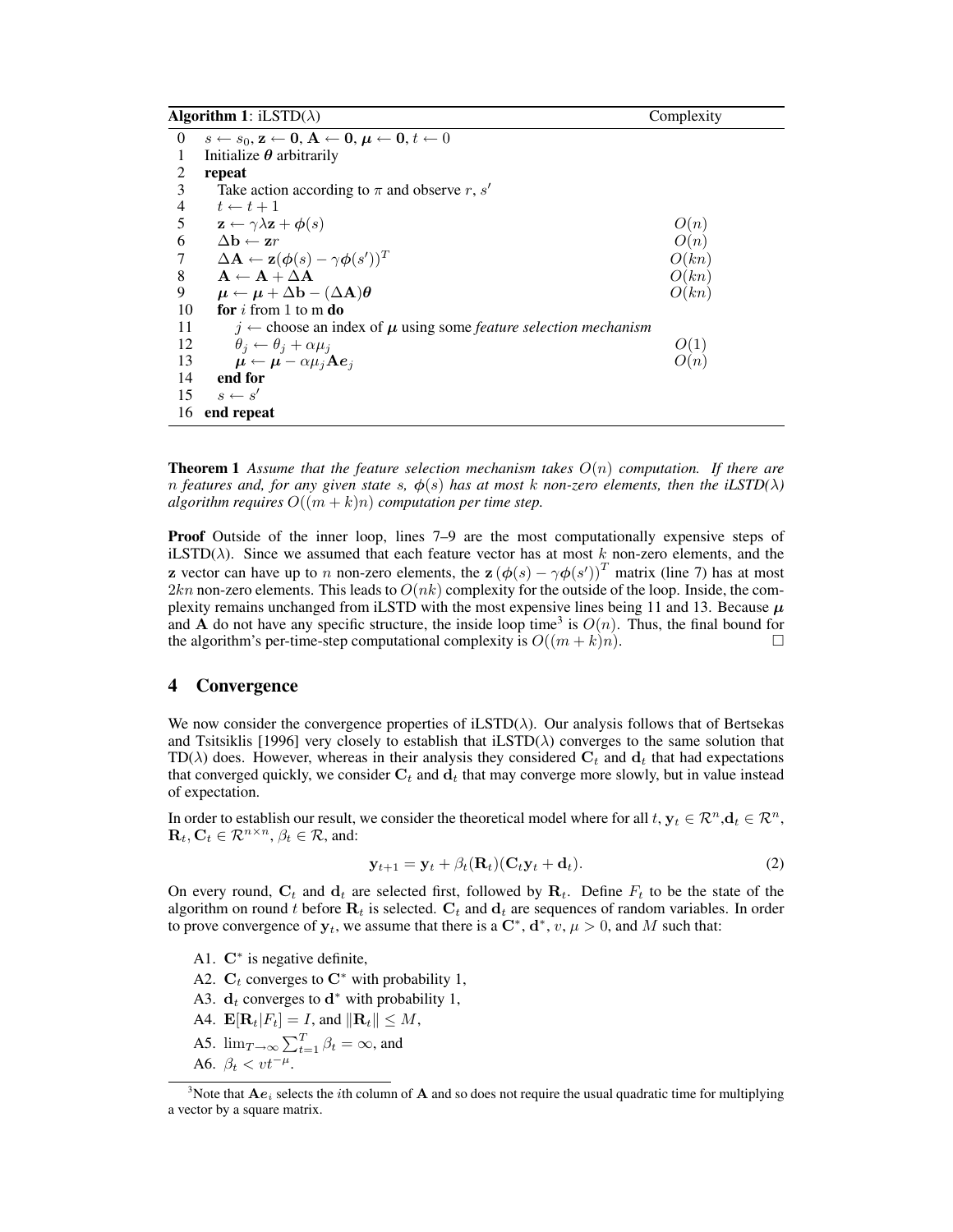**Theorem 2** Given the above assumptions,  $y_t$  converges to  $-(C^*)^{-1}d^*$  with probability 1.

The proof of this theorem is included in the additional material and will be made available as a companion technical report. Now we can map  $iLSTD(\lambda)$  on to this mathematical model:

$$
1. \, y_t = \boldsymbol{\theta}_t,
$$

$$
2. \ \beta_t = t\alpha/n,
$$

$$
3. \mathbf{C}_t = -\mathbf{A}_t/t,
$$

- 4.  $\mathbf{d}_t = \mathbf{b}_t/t$ , and
- 5.  $\mathbf{R}_t$  is a matrix, where there is an n on the diagonal in position  $(k_t, k_t)$  (where  $k_t$  is uniform random over the set  $\{1,\ldots,n\}$  and i.i.d.) and zeroes everywhere else.

The final assumption defines the simplest possible feature selection mechanism sufficient for convergence, *viz.*, uniform random selection of features.

Theorem 3 *If the Markov decision process is finite, iLSTD(*λ*) with a uniform random feature selection mechanism converges to the same result as TD(* $\lambda$ *).* 

Although this result is for uniform random selection, note that Theorem 2 outlines a broad range of possible mechanisms sufficient for convergence. However, the greedy selection of the original iLSTD algorithm does not meet these conditions, and so has no guarantee of convergence. As we will see in the next section, though, greedy selection performs quite well despite this lack of asymptotic guarantee. In summary, finding a good feature selection mechanism remains an open research question.

As a final aside, one can go beyond iLSTD( $\lambda$ ) and consider the case where  $\mathbf{R}_t = \mathbf{I}$ , *i.e.*, we take a step in all directions at once on every round. This does not correspond to any feature selection mechanism and in fact requires  $O(n^2)$  computation. However, we can examine this algorithm's rate of convergence. In particular we find it converges linearly fast to  $\text{LSTD}(\lambda)$ .

**Theorem 4** If  $C_t$  is negative definite, for some  $\beta$  dependent upon  $C_t$ , if  $R_t = I$ , then there exists  $an \zeta \in (0,1)$  *such that for all*  $\mathbf{y}_t$ *, if*  $\mathbf{y}_{t+1} = \mathbf{y}_t + \beta(\mathbf{C}_t \mathbf{y}_t + \mathbf{d}_t)$ *, then*  $||\mathbf{y}_{t+1} + (\mathbf{C}_t)^{-1} \mathbf{d}_t|| <$  $\zeta \|\mathbf{y}_t + (\mathbf{C}_t)^{-1} \mathbf{d}_t\|.$ 

This may explain why iLSTD( $\lambda$ )'s performance, despite only updating a single dimension, approaches  $\text{LSTD}(\lambda)$  so quickly in the experimental results in the next section.

# 5 Empirical Results

We now examine the empirical performance of iLSTD( $\lambda$ ). We first consider the simple problem introduced by Boyan [2002] and on which the original iLSTD was evaluated. We then explore the larger mountain car problem with a tile coding function approximator. In both problems, we compare TD( $\lambda$ ), LSTD( $\lambda$ ), and two variants of iLSTD( $\lambda$ ). We evaluate both the random feature selection mechanism ("iLSTD-random"), which is guaranteed to converge,<sup>4</sup> as well as the original iLSTD feature selection rule ("iLSTD-greedy"), which is not. In both cases, the number of dimensions picked per iteration is  $m = 1$ . The step size ( $\alpha$ ) used for both iLSTD( $\lambda$ ) and TD( $\lambda$ ) was of the same form as in Boyan's experiments, with a slightly faster decay rate in order to make it consistent with the proof's assumption.

$$
\alpha_t = \alpha_0 \frac{N_0 + 1}{N_0 + \text{Episode#}^{1.1}}
$$

For the TD( $\lambda$ ) and iLSTD( $\lambda$ ) algorithms, the best  $\alpha_0$  and  $N_0$  have been selected through experimental search of the sets of  $\alpha_0 \in \{0.01, 0.1, 1\}$  and  $N_0 \in \{100, 100, 10^6\}$  for each domain and  $\lambda$  value, which is also consistent with Boyan's original experiments.

<sup>&</sup>lt;sup>4</sup>When selecting features randomly we exclude dimensions with zero sum TD update. To be consistent with the assumptions of Theorem 2, we compensate by multiplying the learning rate  $\alpha_t$  by the fraction of features that are non-zero at time  $t$ .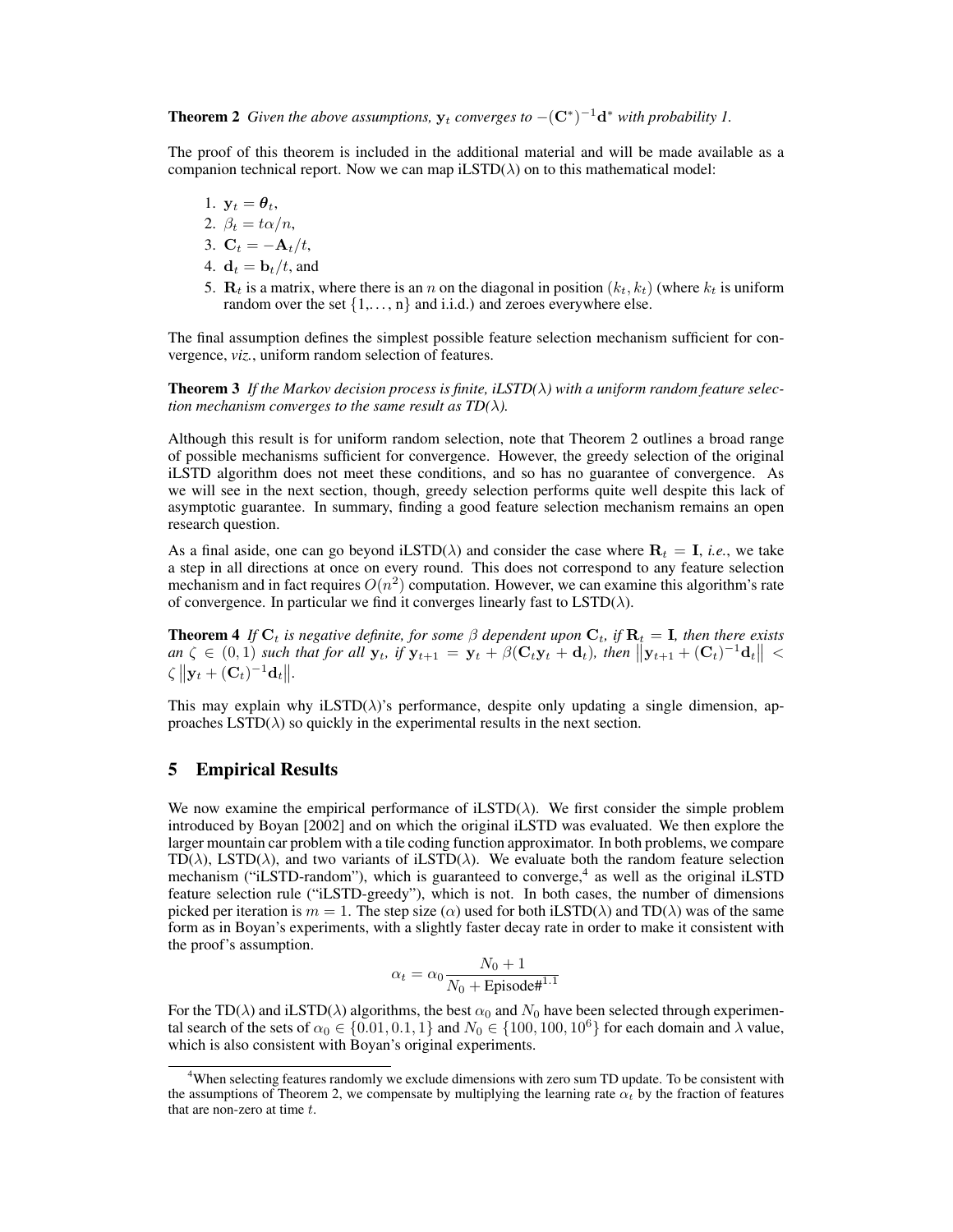

Figure 1: The two experimental domains: (a) Boyan's chain example and (b) mountain car.



Figure 2: Performance of various algorithms in Boyan's chain problem with 6 different lambda values. Each line represents the averaged error over last 100 episodes after 100, 200, and 1000 episodes respectively. Results are also averaged over 30 trials.

### 5.1 Boyan Chain Problem

The first domain we consider is the Boyan chain problem. Figure 1(a) shows the Markov chain together with the feature vectors corresponding to each state. This is an episodic task where the discount factor  $\gamma$  is one. The chain starts in state 13 and finishes in state 0. For all states  $s > 2$ , there exists an equal probability of ending up in  $(s - 1)$  and  $(s - 2)$ . The reward is -3 for all transitions except from state 2 to 1 and state 1 to 0, where the rewards are  $-2$  and 0, respectively.

Figure 2 shows the comparative results. The horizontal axis corresponds to different  $\lambda$  values, while the vertical axis illustrates the RMS error in a log scale averaged over all states uniformly. Note that in this domain, the optimum solution is in the space spanned by the feature vectors:  $\theta^* = (-24, -16, -8, 0)^T$ . Each line shows the averaged error over last 100 episodes after 100, 200, and 1000 episodes over the same set of observed trajectories based on 30 trials. As expected,  $\text{LSTD}(\lambda)$  requires the least amount of data, obtaining a low average error after only 100 episodes. With only 200 episodes, though, the iLSTD( $\lambda$ ) methods are performing as well as LSTD( $\lambda$ ), and dramatically outperforming  $TD(\lambda)$ . Finally, notice that iLSTD-Greedy( $\lambda$ ) despite its lack of asymptotic guarantee, is actually performing slightly better than iLSTD-Random( $\lambda$ ) for all cases of  $\lambda$ . Although  $\lambda$  did not play a significant role for LSTD( $\lambda$ ) which matches the observation of Boyan [Boyan, 1999],  $\lambda > 0$  does show an improvement in performance for the iLSTD( $\lambda$ ) methods.

Table 1 shows the total averaged per- step CPU time for each method. For all methods sparse matrix optimizations were utilized and LSTD used the efficient incremental inverse implementation. Although  $TD(\lambda)$  is the fastest method, the overall difference between the timings in this domain is very small, which is due to the small number of features and a small ratio  $\frac{n}{k}$ . In the next domain, we illustrate the effect of a larger and more interesting feature space where this ratio is larger.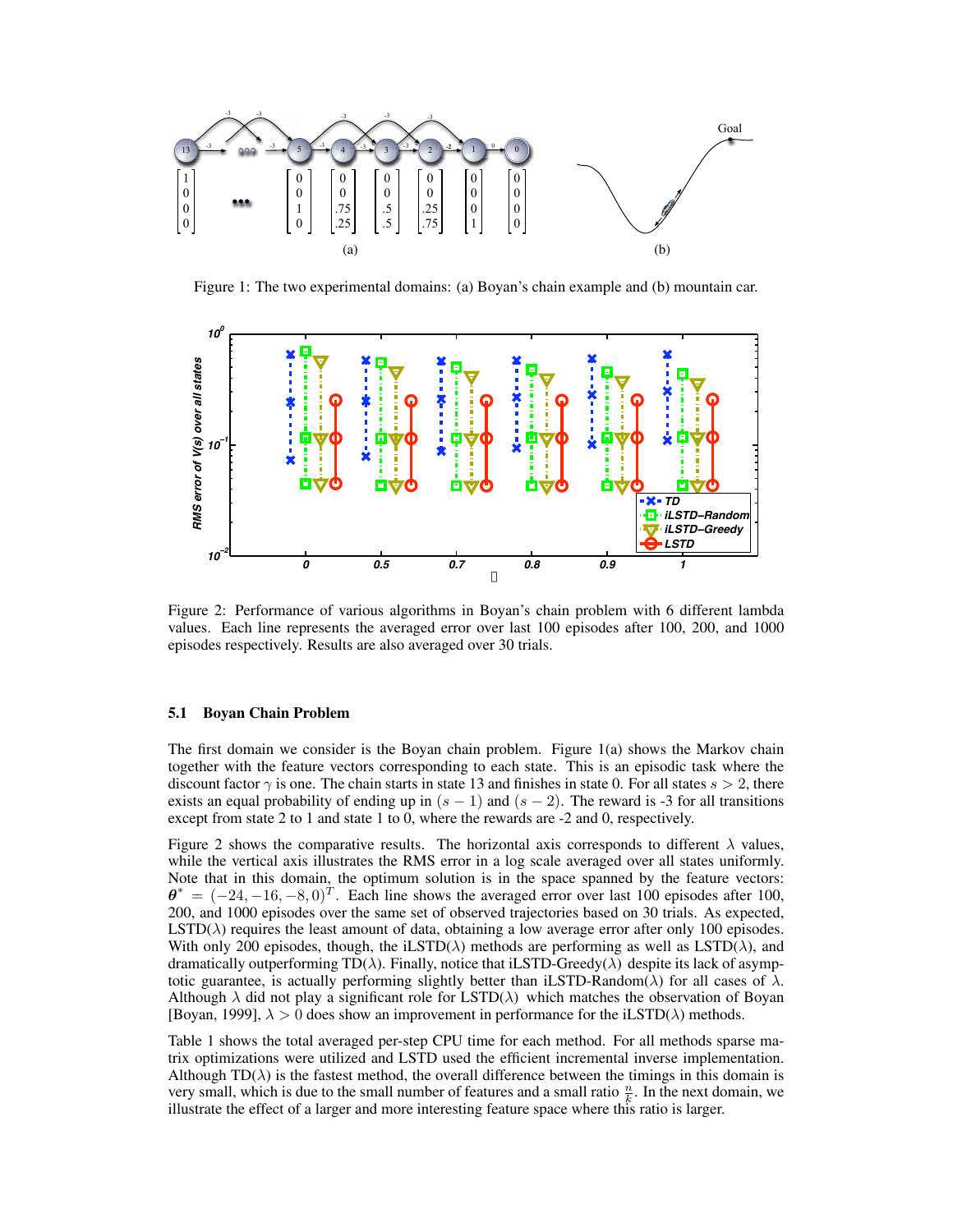|                  | CPU time/step (msec)         |                    |
|------------------|------------------------------|--------------------|
| Algorithm        | Boyan's chain                | Mountain car       |
| $TD(\lambda)$    | $\sqrt{0.305 \pm 7.0e^{-4}}$ | $5.35 \pm 3.5e-3$  |
| $iLSTD(\lambda)$ | $0.370 + 7.0e-4$             | $9.80 \pm 2.8$ e-1 |
| $LSTD(\lambda)$  | $0.367 + 7.0e-4$             | 253.42             |

Table 1: The averaged CPU time per step of the algorithms used in Boyan's chain and mountain car problems.



values. LSTD was run only every 100 episodes. Results are averaged over 30 trials. Figure 3: Performance of various methods in mountain car problem with two different lambda nd<br>Error

# **5.2** Mountain Car

**Summer Small Case Sutton and Barto, 1998**. Illustrated in **Easy Easy Easy Easy Easy Easy Easy Easy Easy Easy Easy Easy Easy Easy Easy Easy Easy Easy Easy Easy Easy Easy Easy** Figure 1(b), the episodic task for the car is to reach the goal state. Possible actions are accelerate forward, accelerate backward, and coast. The observation is a pair of continuous values: position and velocity. The initial value of the state was -1 for position and 0 for velocity. Further details about the mountain car problem are available online [RL Library, 2006]. As we are focusing on policy evaluation, the policy was fixed for the car to always accelerate in the direction of its current velocity, although the environment is stochastic and the chosen action is replaced with a random one with 10% probability. Tile Coding [*e.g.*, see Sutton, 1996] was selected as our linear function approximator. We used ten tilings  $(k = 10)$  over the combination of the two parameter sets and hashed the tilings into 10,000 features ( $n = 10,000$ ). The rest of the settings were identical to those in the Boyan chain domain.

Figure 3 shows the results of the different methods on this problem with two different  $\lambda$  values. The horizontal axis shows the number of episodes, while the vertical axis represents our loss function in log scale. The loss we used was  $||\mathbf{b}^{\lambda} - \mathbf{A}^{\lambda}\theta||_2$ , where  $\mathbf{A}^{\lambda}$  and  $\mathbf{b}^{\lambda}$  were computed for each  $\lambda$  from 200,000 episodes of interaction with the environment.

With  $\lambda = 0$ , both iLSTD( $\lambda$ ) methods performed considerably better than TD( $\lambda$ ) in terms of data efficiency. The iLSTD( $\lambda$ ) methods even reached a level competitive with LSTD( $\lambda$ ) after 600 episodes. For  $\lambda = 0.9$ , it proved to be difficult to find stable learning rate parameters for iLSTD-Greedy( $\lambda$ ). While some iterations performed competitively with  $\text{LSTD}(\lambda)$ , others performed extremely poorly with little show of convergence. Hence, we did not include the performance line in the figure. This fact may suggest that the greedy feature selection mechanism does not converge, or it may simply be more sensitive to the learning rate. Finally, notice that the plotted loss depends upon  $\lambda$ , and so the two graphs cannot be directly compared.

In this environment the  $\frac{n}{k}$  is relatively large ( $\frac{10,000}{10}$  = 1000), which translates into a dramatic improvement of iLSTD( $\lambda$ ) over LSTD as can be see in Table 1. Again sparse matrix optimizations were utilized and  $\text{LSTD}(\lambda)$  used the efficient incremental ivnerse implementation. The computational demands of  $\text{LSTD}(\lambda)$  can easily prohibit its application in domains with a large feature space. When the feature representation is sparse, though, iLSTD( $\lambda$ ) can still achieve results competitive with LSTD( $\lambda$ ) using computation more on par with the time efficient TD( $\lambda$ ).